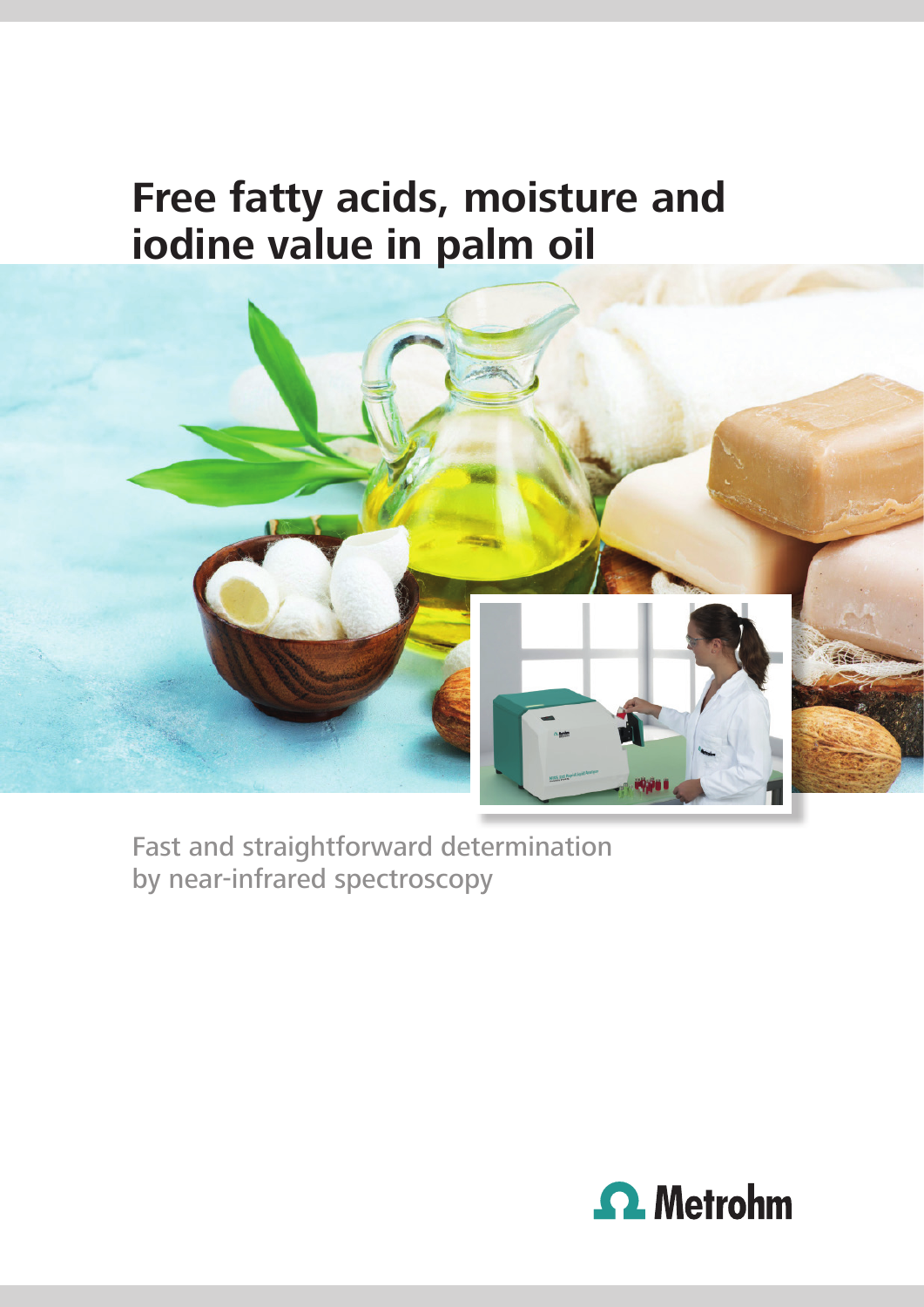## A dedicated solution for quality control of palm oil

**Metrohm offers a turnkey solution the determination of various quality parameters in palm oil by nearinfrared spectroscopy (NIRS). Based on a dedicated spectral database and a pre-calibration model, this solution is enables manufacturers and processors of palm oil to reduce the cost of their daily quality control while improving their product quality.**

After its production in specific geographic areas, Palm oil is shipped across the globe and is used as an ingredient in various different products, such as cleaning products, detergents, shampoo, cosmetics, and processed food. Key quality parameters of palm oil are **iodine value (IV), moisture and free fatty acids (FFA) content.** These parameters are still often determined in the laboratory by time consuming wet chemical analysis involving complex sample preparation.

NIRS on the other hand requires neither chemicals nor hardly any sample preparation, it can even be used by non-chemists, and provides results in less than a minute. Furthermore, multiple chemical and physical parameters can be determined simultaneously with a single measurement. **The combined benefits of this technology make NIRS the ideal solution for a large number of daily QA/QC measurements or process analysis.**



#### **Easy-to-use**

- Turnkey solution
- Measure at the push of a button
- No expertise required



#### **Fast**

- No sample preparation
- Analysis results within one minute
- More than 15 minutes time saving compared to reference methods



#### **Cost minimizing**

- No solvents, no reagents
- No waste disposal



### **Clean**

- Non-destructive, chemical-free method
- Minimum of impact on health and environment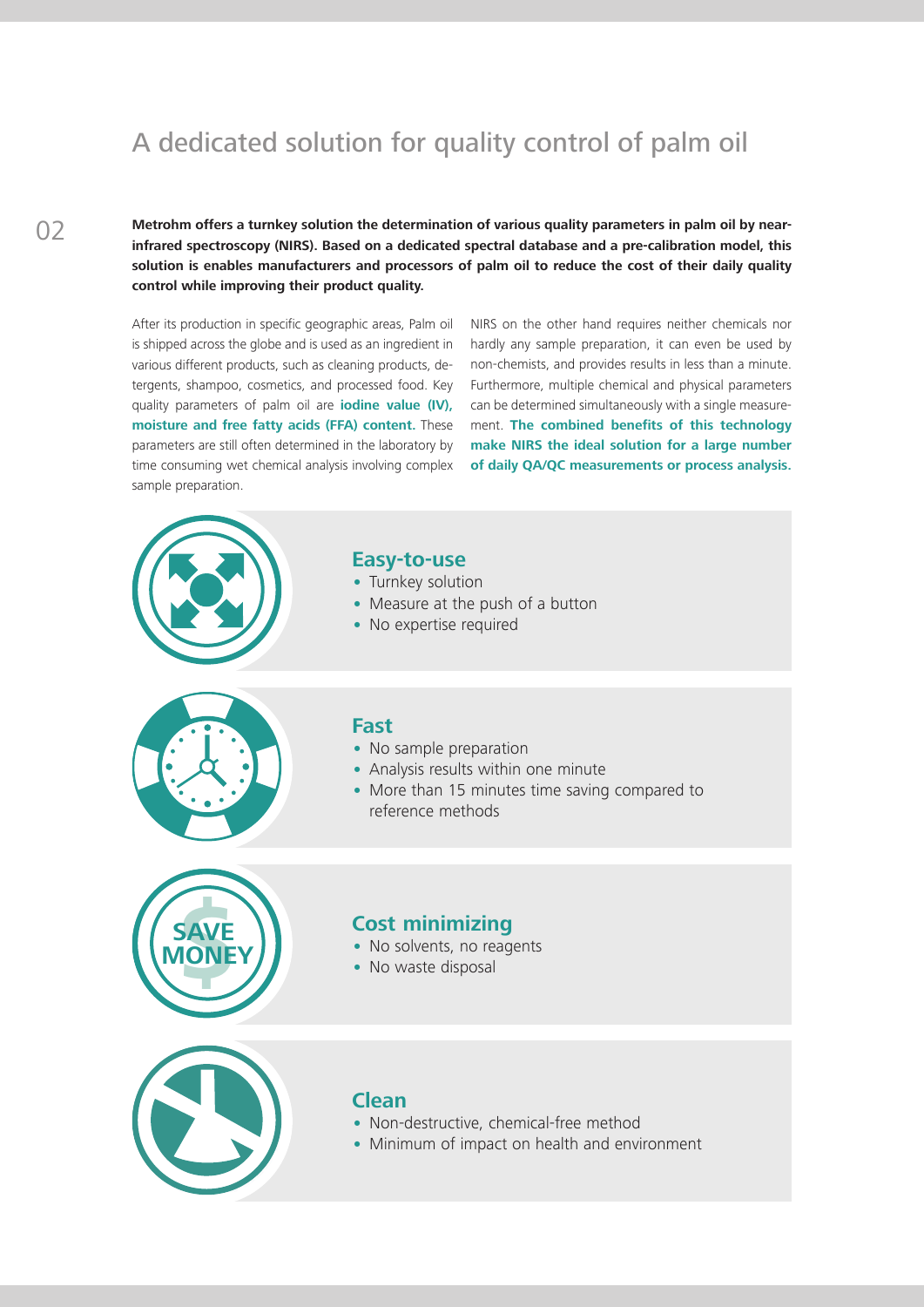The Metrohm solution for palm oil analysis comes with ready-to-use pre-calibration models for the determination of the iodine value, moisture and free fatty acids content. Metrohm provides different specific pre-calibrations dedicated for the analysis of different products like crude palm oil (CPO), crude palm kernel oil (CPKO) or refined, bleached and deodorized crude palm stearin or olein (RBD). Due to these pre-calibrations, the Metrohm solution can be used as a starter model without any method development.



#### **Reliable results from day one**

The robust pre-calibration model allows precise and accurate determination of the iodine value, moisture and free fatty acids content with excellent reproducibility. The performance of the pre-calibration can be improved even further, if a smaller calibration range is selected or if it is augmented with customer specific samples.

#### **Straightforward and intuitive operation**

Metrohm instruments for Vis-NIR are controlled by Vision Air software. Vision Air provides two environments tailored to users' needs: **Vision Air Routine** enables secure daily operation by routine users, while **Vision Air Manager** allows experienced and authorized users to control data and perform instrument configurations. For daily routine analysis, **measurements can be performed with two simple clicks.**

#### **Customized service and support**

Metrohm supports users by updating the default precalibration on demand with customer specific samples. This improves the performance of the method and/or extends it to new applications. Such updates are easily performed in the Vision Air Manager network mode. When using Vision Air Network, all instruments within a global customer network can be synchronized at the push of button. Customer specific calibrations can be easily developed for the analysis of further palm oil products or for the determination of additional quality parameters such as **peroxide value (PV), carotene content, and deterioration of bleachability index (DOBI).**

| <b>Parameter</b> |             | <b>CPKO</b> | <b>CPO</b> | <b>RBD</b> |
|------------------|-------------|-------------|------------|------------|
| FFA in %         | Range       | $0 - 4$     | $2.5 - 6$  | $0 - 0.25$ |
|                  | <b>SECV</b> | 0.11        | 0.26       | 0.03       |
| Water in %       | Range       | $0 - 0.3$   | $0 - 0.3$  | $0 - 0.1$  |
|                  | <b>SECV</b> | 0.03        | 0.05       | 0.01       |
| $\mathbf{N}$     | Range       | $7 - 19$    | $49 - 53$  | $21 - 63$  |
|                  | <b>SECV</b> | 0.27        | 0.22       | 0.56       |